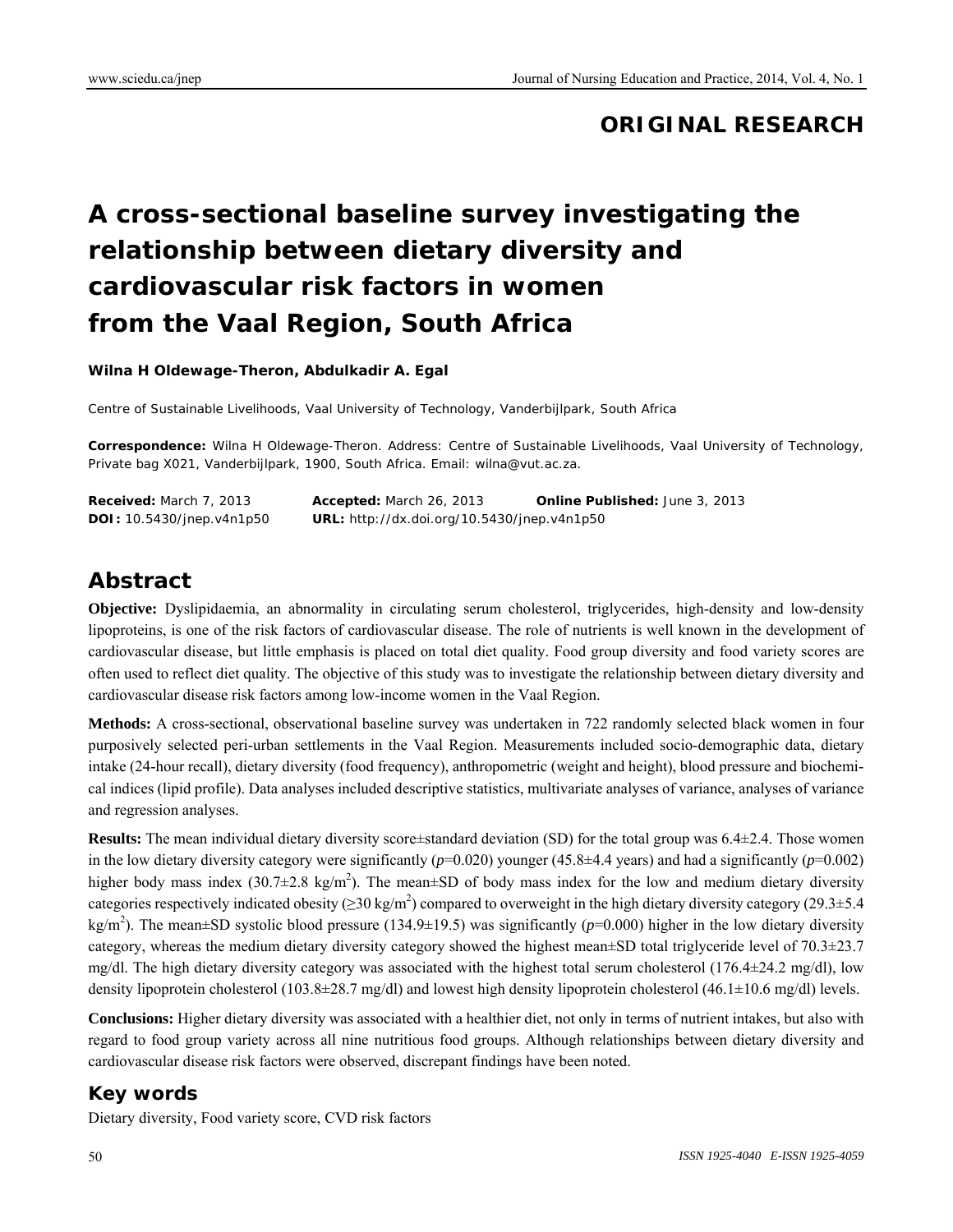## **1 Introduction**

The literature has indicated that obesity is associated with a risk for hypertension and cardiovascular disease (CVD). South Africa (SA) is following the world trend in terms of an increasing prevalence of obesity and related hypertension and CVD<sup>[1].</sup> Dyslipidaemia, an abnormality in circulating total serum cholesterol (TC), triglycerides, high-density and low-density lipoproteins usually also lead to CVD  $^{[2, 3]}$  whereby obesity, hypertension and dyslipidaemia are thus some of the risk factors of CVD  $^{[4]}$ . Mortality from CVD is increasing and already responsible for 17% of all deaths in SA. It is estimated that 5.5 million South Africans older than 30 years are at risk of developing CVD due to raised TC levels and hypertension which are affecting 22% and 27% of men and women older than 15 years respectively <sup>[3]</sup>. Environmental factors, especially diet, play a major role in the development of CVD despite its heterogeneous etiology. The role of nutrients is well known in the development of CVD, but little emphasis is placed on total diet quality <sup>[5]</sup>. Both observational and intervention studies indicated the effect of dietary intake patterns on all-cause mortality and CVD  $^{[6]}$ .

The South African food-based dietary guidelines (FBDG) were adopted to address the double burden of under- (micronutrient deficiencies) and over- (chronic diseases of lifestyle) nutrition, indicative of nutrition in transition apparent in SA. One of the SA FBDG recommends food variety across and within food groups to ensure micronutrient adequacy <sup>[7]</sup>. Furthermore, an Austrian cohort study found that food diversity has a significant positive relationship to health <sup>[8]</sup>. Food group diversity and food variety scores are often used to reflect diet quality <sup>[9]</sup>. Food frequency questionnaires (FFQ) are mostly used for the characterization of food group intakes as part of total dietary patterns related to CVD risk <sup>[10]</sup>. Studying the effects of overall diet quality is preferred to studying the effects of single-nutrient indicators on diet–disease relationships in nutritional epidemiology. Furthermore, a positive correlation has been found between total food variety and arterial wall index as well as between hypertension and poor dietary diversity [5].

The objective of this study was to investigate the relationship between dietary diversity and cardiovascular disease risk factors among low-income women in the Vaal Region, a mostly peri-urban area in SA, where 47.6% of the population is unemployed and 46.1% of the households live in poverty. Agriculture as a sector in the Vaal region is largely underdeveloped and subsistence farmers are not present in the area  $\left[11\right]$ . Furthermore, most of the unemployed are living in informal settlements in non-permanent zinc shacks with no land available for household gardens  $^{[12]}$ . As a result, this poor community does not rely on agriculture as a household food security strategy and dietary diversity has been found to be poor in this area  $[13, 14]$ . A previous study among the same sample of women indicated a prevalence of 34.3% for dyslipidaemia, 48.6% for hypertension and 45.0% for obesity  $^{[15]}$ .

## **2 Methods**

This was a cross-sectional, observational baseline survey study. All research procedures were approved by the University of the Witwatersrand's Medical Ethics Committee for Research on Human Beings (M080931, M070126, M080930, M030556). The research was conducted according to the Declaration of Helsinki and the SA Medical Research Council's guidelines for research on human beings <sup>[16]</sup>. Written informed consent was obtained from the respondents after an explanation of the objectives and study procedures.

The following sample size formula  $^{[17]}$  was used to determine a representative sample size, based on the total number of adult women (> 19 years), 2 877 343 in the Vaal region (Statistics SA, 2001):

Sample size = 
$$
\frac{Z \cdot 2 * (p) * (1 - p)}{c \cdot 2}
$$

Where: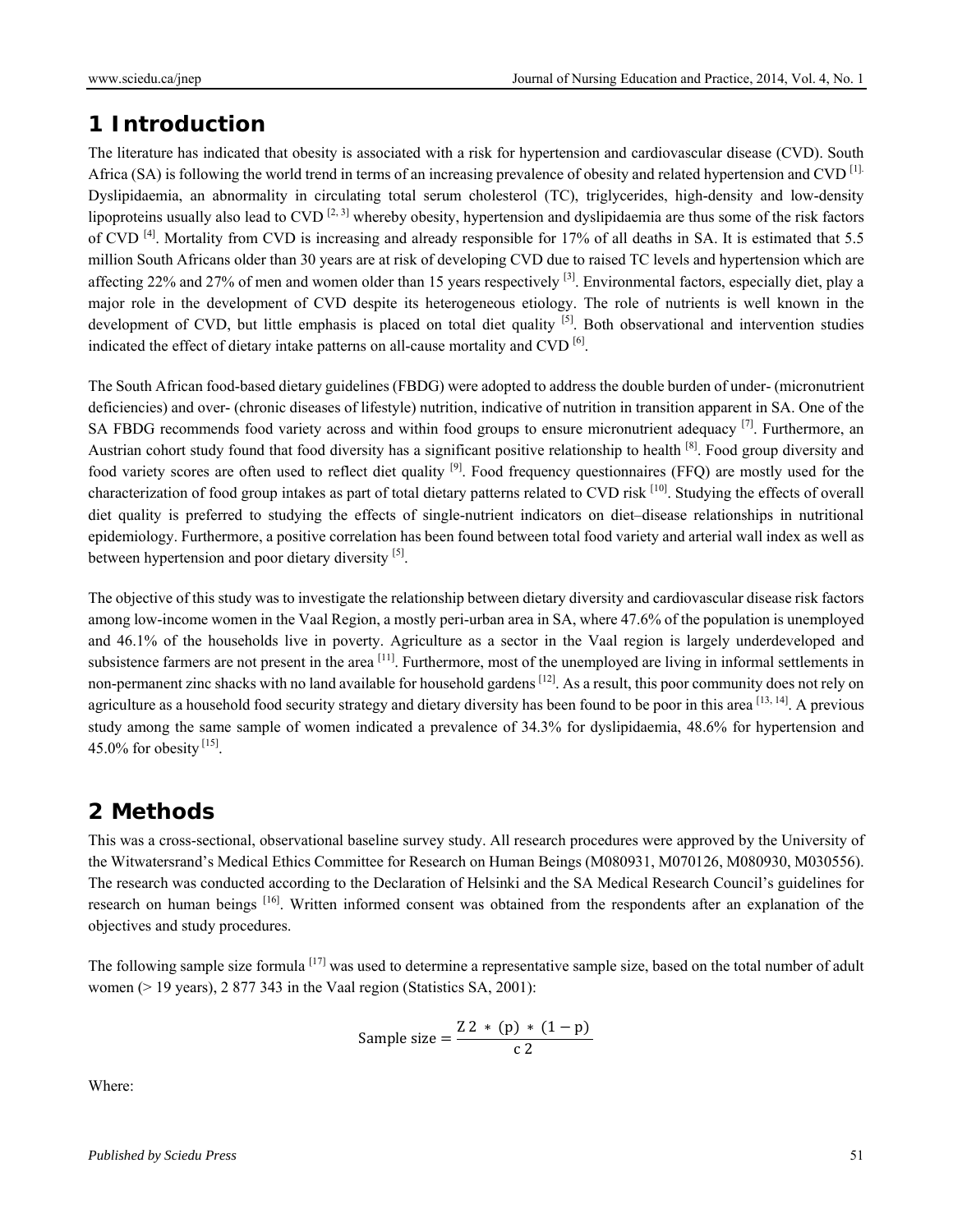$Z = Z$  value (1.96 for 95% confidence level)

 $p =$  expressed as decimal, 0.5 used for this study

 $c =$  confidence interval, 5.0 used for this study

A sample size of 384 respondents was required for a statistically representative sample. Women were randomly enrolled from four purposively selected peri-urban settlements in the Vaal region. The settlements were purposively selected to meet the criteria of peri-urban, low-income ZAR2000 (\$235) per household per month) and predominantly Sotho-speaking (one of the 11 indigenous languages spoken in SA) women. A location map was used and the researchers selected every fourth household for inclusion in the sample. Every fourth household was selected until the sample size was obtained. All the women in the household, including grandmothers, mothers, aunts and grown-up daughters, forming part of the extended family, were used for measurements. The final sample thus included 722 women. The Vaal region is an industrial area situated 70 kilometres south of Johannesburg in the Gauteng Province, the largest province with 10.5 million people of which half of the population is female <sup>[18]</sup>. Peri-urban black women are particularly prone to poverty and low income, accompanied by poor socioeconomic circumstances, limited access to services and also food insecurity – all major determinants of the health and nutrition outcomes [19].

Trained fieldworkers assisted in the completion of questionnaires. Anthropometric measurements were taken by a registered dietician and a public health nutritionist. Blood samples were collected and blood pressure taken by a registered haematologist and qualified nursing sisters.

#### **Measurements**

The age, education level, employment status and monthly household income of the respondents were recorded. Mean nutrient intake levels among the respondents were estimated using three-day (two weekdays and one weekend day) dietary records (24-hour recalls) as an independent assessment of dietary intake. A food frequency questionnaire (FFQ)  $[24]$  was adapted and used to collect data on dietary diversity indices. The FFQ consisted of a list of commonly consumed food items in the research area, all grouped according to the nine nutritious food groups determined by the Food and Agriculture Organization (FAO), namely flesh food group, cereal, legume, dairy, egg, fats and oils, vitamin A-rich vegetables and fruit, other fruit and other vegetable food groups. All the questionnaires were completed by the field-workers in one-on-one interviews with the respondents. Food models were used to quantify the foods consumed as recorded in the 24-hour recall and to identify and clarify the food items listed on the FFQ.

Dietary intake data were analysed by a registered dietician, using the FoodFinder® version 3 software program, developed by the South African Medical Research Council and based on the South African food composition tables [20]. The average intakes for the three days were calculated for all the nutrients and divided by three to determine the mean daily intake.

The different dietary diversity measures were calculated as follows: 1) the overall food variety score (FVS) (simple count of food items), and 2) a variety score within every food group, referred to as dietary diversity score (DDS) or food group diversity score (FGDS) <sup>[21]</sup>. These scores were calculated for a reference period of seven days <sup>[22]</sup>. These dietary diversity scores were similar to those scores used in previous studies in other developing countries  $[8, 14, 23]$ . The nine nutritious food groups recommended by the FAO were used to classify food intakes categorically. Fewer than 30 foods consumed in the period of seven days indicated low food variety, 30 to 60 foods indicated medium variety, and more than 60 foods, high variety  $(FVS)^{24}$ . Similarly, one to three food groups consumed in the period of seven days indicated low FGDS, four to five groups indicated medium FGDS and six to nine groups indicated high FGDS <sup>[24]</sup>. All the dietary diversity scores (FVS and FGDS) were calculated from the seven-day FFQ.

With the subjects minimally clothed and barefoot, anthropometric measurements (body weight and height) were taken according to standard procedures  $^{[25]}$  using a calibrated Philips electronic scale, model HF350 (135 kg/100g) (Lifemax, Johannesburg, SA) with a two-point decimal precision and a Scales 2000 (Durban, SA) stadiometer respectively. All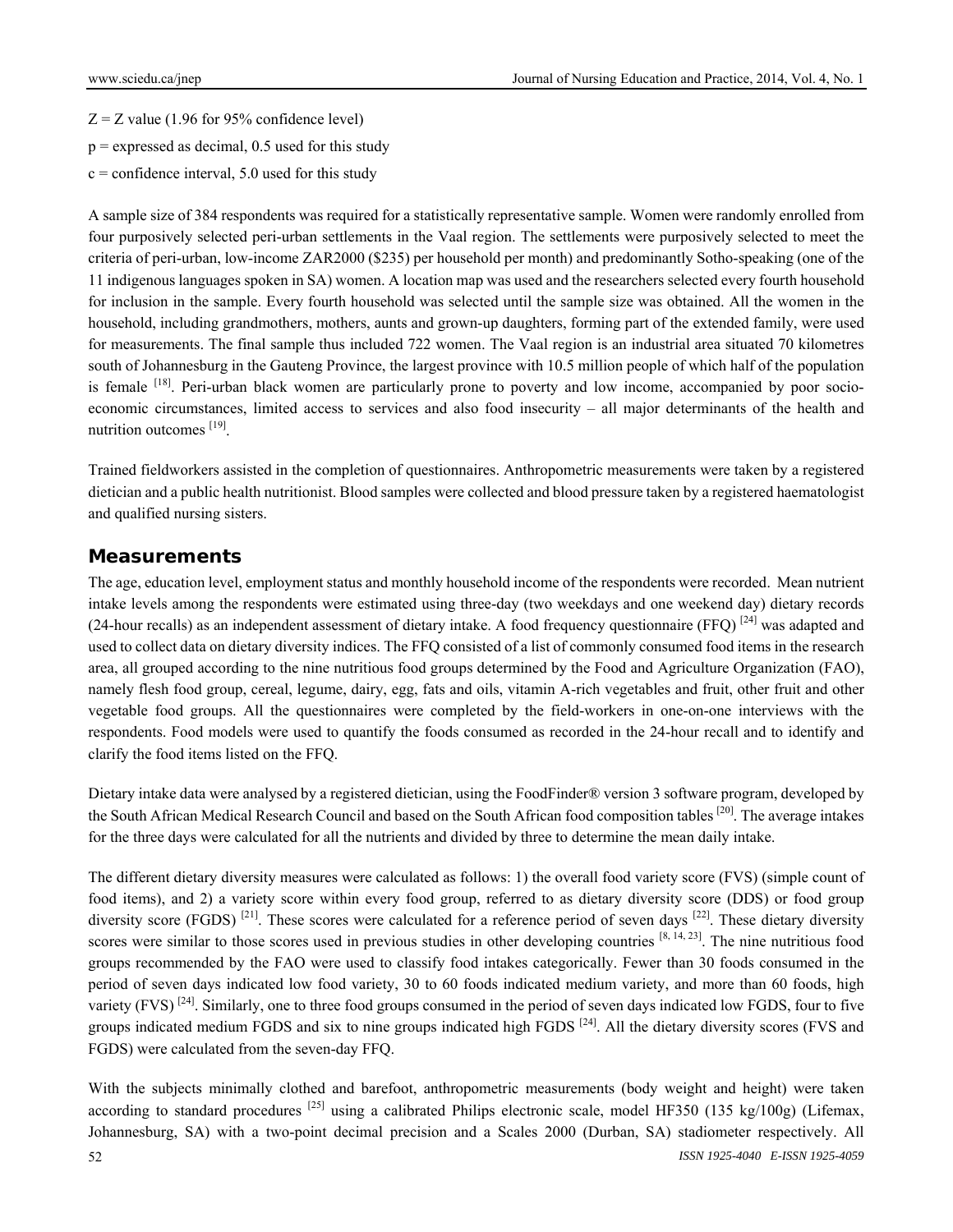measurements were taken twice and the average of the two measurements recorded. Body mass index (BMI) was calculated as weight (kg) divided by height squared  $(m^2)$ .

Fasting venous blood samples were drawn after an overnight fast of 8–10 hours before 10.00 hours with a Vacutainer needle with minimal use of tourniquets. Breakfast was served immediately after blood collection. The blood was placed on ice until separation within two hours of blood collection. Serum and plasma were stored for two weeks at -80°C before analysis to prevent changes in fatty acid composition with prolonged storage times  $^{[26]}$ . All blood parameters were analysed according to standard protocol in the biochemical analysis laboratory at the tertiary institution. TC, HDL-Cholesterol (HDL-C) and triglycerides (TG) were analysed by means of the colorimetric method on a KonelabTM analyser with a coefficient of variation (percent CV) between runs of 1.2-2.8% for all serum variables analysed. In this study the CV was lower than those reported elsewhere  $^{[26]}$ . The Friedewald formula was used to calculate LDL-Cholesterol (LDL-C)  $^{[27]}$ .

Blood pressure measurements were taken in a seated position by the registered nursing sisters, using a Tensoval digital blood pressure monitor (Johannesburg, SA). Two measurements were taken and the average of the two measurements was used.

## **Definition of terms**

Obesity was classified as BMI  $\geq 30$  kg/m<sup>2</sup> according to the World Health Organization (WHO) cut-off points <sup>[28]</sup>.

The Adult Treatment Panel III guidelines of the National Cholesterol Education Programme were used to define the following:

- Hypercholesterolaemia as TC  $\geq$ 240 mg/dL;
- Hypertriglyceridaemia as TG  $\geq$ 200 mg/dL;
- Low HDL-C as  $\leq 40$  mg/dL;
- High LDL-C as  $\geq$ 160 mg/dL <sup>[1, 29]</sup>.

The SA hypertension guidelines <sup>[30]</sup> were used to define blood pressure cut-off points of  $\geq$ 140 mmHg for systolic and  $\geq$ 90 mm Hg for diastolic blood pressure respectively.

## **Statistical analyses**

The Stata, version 12MP, statistical program was used for all statistical analyses. The socio-demographic parameters were captured and analysed for descriptive statistics (frequencies, means and standard deviations [SDs]). The respondents were categorised according to the cut-off points for FGDS: Category 1 as low DDS  $\geq 1 \leq 3$  (n=117), Category 2 as medium DDS  $\geq 4 \leq$ 5 (n=156), and Category 3 as high DDS  $\geq$  6 \le 9 (n=449)  $^{[24]}$ . The number of respondents in the categories differed as the FGDS categorical cut-off points, not the distribution of respondents based on tertiles, were used for categorising the respondents. Multivariate analyses of variance (MANOVA) were used to determine the means and SDs for CVD risk factors, daily nutrient intakes and FGDS for the nine nutritional food groups across the DDS category categories. Analyses of covariance (ANOVA) with the correction of the Bartlett's test for equal variances were used to compare these means at a significance level of *p*≤0.05. Logistic regression models, controlled for age, income, biochemical parameters, blood pressure, nutrient intakes (independent variables) and FBDG of food groups (dependent variable), were used. In all the multivariate models, the FVS was used as the reference. The Mantel-Haenszel extension test was used to calculate the common odds ratio estimates and to assess the overall trend of increasing categories of FGDS associated with an increasing prevalence of CVD risk factors. The Mantel-Haenszel common odds ratio estimate and natural log of the estimate was asymptomatically normally distributed under the common odds ratio of 1.00 assumptions. Pearson correlations were performed to determine significant (*p*≤0.05) relationships between DDS and the blood and dietary intake parameters.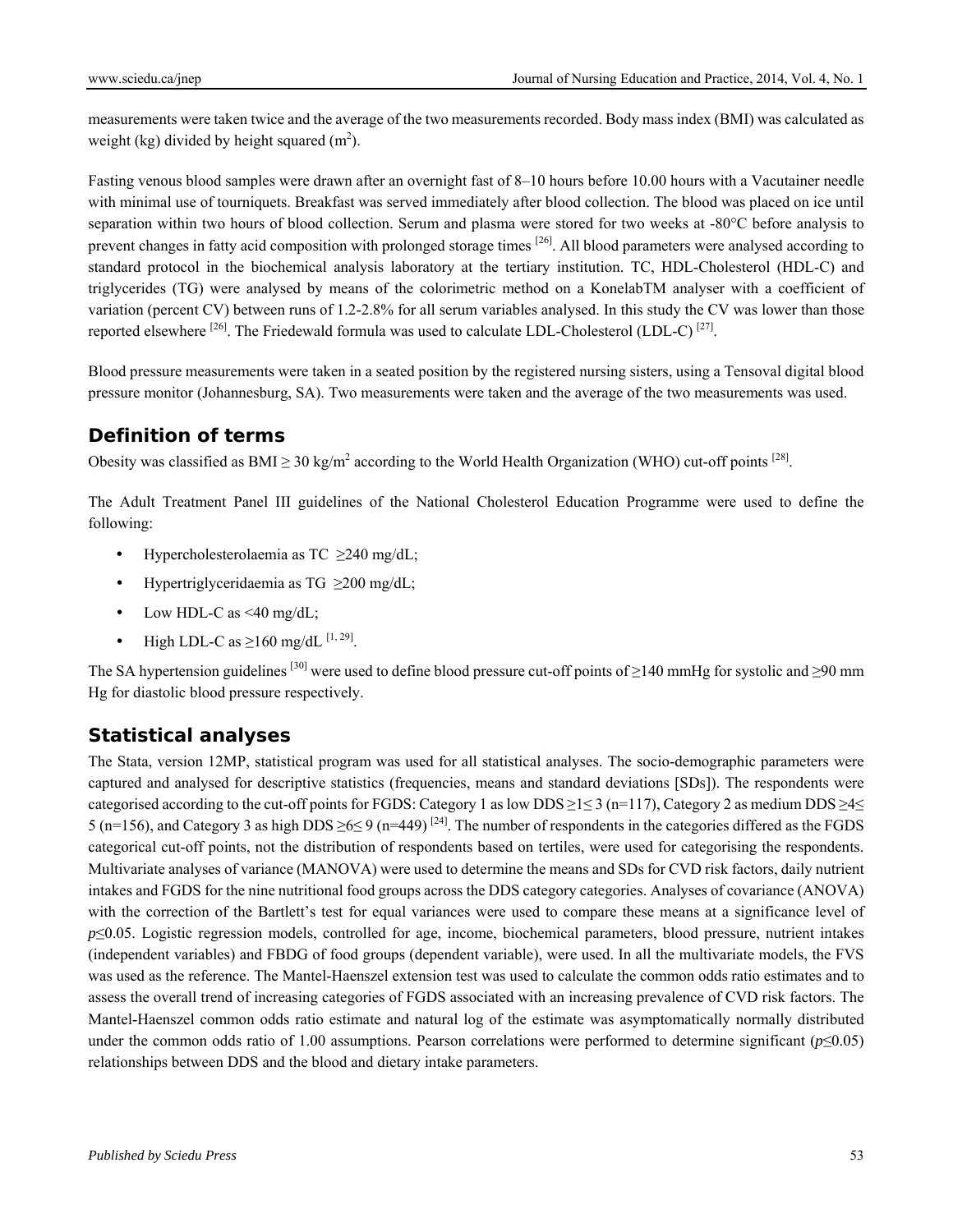## **3 Results**

The mean $\pm$ SD age of the respondents (n=722) was 46.0 $\pm$ 11.9 years. The mean monthly household income was ZAR 732.12±420.03 (US\$86.13±49.42). The majority of the respondents (77.2%) had only primary school education, followed by 20.3% with secondary school education and 1.8% with no education. Only 7.3% of the respondents were employed. The rest were unemployed, however, 14.5% received a monthly pension as they were retired.

Although 97 different food items were mentioned by all the respondents, this was not a mean intake value of all the respondents, but meant that different combinations of the individual food items were consumed by the respondents. The mean FVS $\pm$ SD was 19.6 $\pm$ 15.1, indicating a low food variety (<30 food items) [24]. The cereal group showed the highest mean FVS±SD of 5.5±3.5, followed by the flesh and vegetable groups with 3.3±2.6 and 3.1±2.7 respectively. However, the vegetable food group showed the most variety in terms of individual food items (n=27), followed by the cereal and other fruit groups with 17 individual items each (see Table 1).

| Food group                          | <b>Mean</b> | <b>SD</b> | Range of individual food<br>items consumed per group |
|-------------------------------------|-------------|-----------|------------------------------------------------------|
| Cereals, roots and tubers           | 5.5         | 3.5       | $0 - 17$                                             |
| Other vegetables                    | 3.1         | 2.7       | $0 - 27$                                             |
| Vitamin A-rich fruit and vegetables | 1.9         | 1.9       | $0 - 11$                                             |
| Flesh foods (meat, poultry, fish)   | 3.3         | 2.6       | $0 - 12$                                             |
| Fats and oils                       | 1.5         | 1.2       | $0 - 5$                                              |
| Dairy                               | 1.3         | 1.5       | $0 - 9$                                              |
| Other fruit                         | 1.5         | 2.6       | $0 - 17$                                             |
| Legumes and nuts                    | 0.9         | 1.0       | $0 - 4$                                              |
| Eggs                                | 1.0         | 0.0       | $0 - 1$                                              |
| Total food variety (FVS)            | 19.6        | 15.1      | $0 - 97$                                             |

**Table 1.** Summary of variety of food items consumed within the nutritious food groups (n=722)

The mean individual FGDS $\pm$ SD for the total group was 6.4 $\pm$ 2.4 and the total range of food groups used during the seven-day data collection period was 0-9. The majority of respondents (n=449, 62.2%) could be classified with a high FGDS (6-9 food groups), followed by 21.6% (n=156) with medium FGDS (4-5 food groups) and 16.2% (n=117) with low (0-3 groups)  $^{[24]}$ FGDS.

Mean±SD age, income, anthropometric measures and cardiovascular risk across categories of FGDS are shown in Table 2. Those women in the low FGDS category were significantly  $(p=0.020)$  younger (45.8 $\pm$ 4.4 years) and had a significantly  $(p=0.002)$  higher BMI (30.7 $\pm$ 2.8 kg/m<sup>2</sup>). The mean $\pm$ SD of BMI for the low and medium FGDS categories respectively indicated obesity ( $\geq$ 30 kg/m<sup>2</sup>) compared to overweight in the high FGDS category (29.3 $\pm$ 5.4 kg/m<sup>2</sup>). Although statistically significant differences were observed for all CVD risk factors, except diastolic blood pressure, between the FGDS categories, no clear trend was comprehensible. The mean±SD systolic blood pressure (134.9±19.5) was significantly ( $p=0.000$ ) higher in the low FGDS category, whereas the medium FGDS category showed the highest mean±SD total triglyceride level of 70.3±23.7 mg/dl followed by the low FGDS category (70.0±19.3 mg/dl). The high FGDS category was associated with the highest TC (176.4 $\pm$ 24.2 mg/dl), LDL-C (103.8 $\pm$ 28.7 mg/dl) and lowest HDL-C (46.1 $\pm$ 10.6 mg/dl) levels. However, all of the CVD risk factors showed normal mean±SD levels.

FGDS was positively significantly associated with total serum cholesterol (*r*=0.298, *p*=0.000), LDL-cholesterol (*r*=0.417,  $p=0.000$ ) and triglyceride ( $r=0.298$ ,  $p=0.000$ ) levels. An inverse relationship existed with systolic ( $r=0.143$ ,  $p=0.000$ ) blood pressure and HDL-cholesterol ( $r=0.213$ ,  $p=0.000$ ) levels. Significant positive relationships further exist between FGDS and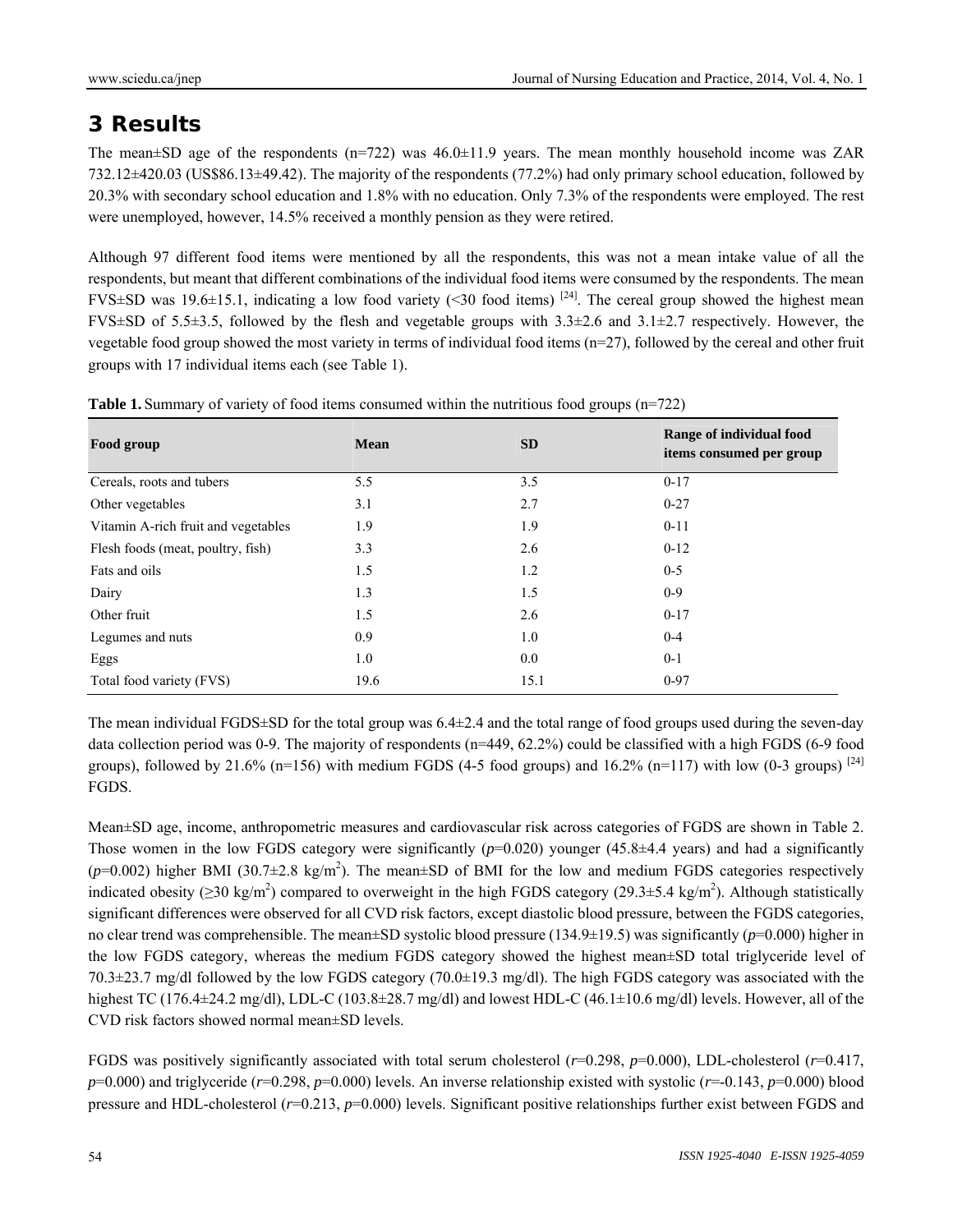employment ( $r=0.158$ ,  $p=0.000$ ) and education levels ( $r=0.255$ ,  $p=0.000$ ) and between FGDS and all the nutritious food group diversity scores (see Table 3).

|                                      | <b>DDS</b> Categories                | <b>Significant difference</b>          |                                     |                                    |  |
|--------------------------------------|--------------------------------------|----------------------------------------|-------------------------------------|------------------------------------|--|
|                                      | Low FGDS $(n=117)$<br><b>Mean±SD</b> | Medium FGDS (n=156)<br><b>Mean</b> ±SD | High FGDS (n=449)<br><b>Mean±SD</b> | between groups<br>$\boldsymbol{p}$ |  |
| Age (years)                          | $45.8 \pm 4.4$                       | $46.0 \pm 5.8$                         | $46.1 \pm 14.6$                     | 0.020                              |  |
| Income (ZAR)                         | 721.71±86.54                         | 785.80±617.39                          | 716.19±385.78                       | 0.196                              |  |
| Weight (kg)                          | $63.3 \pm 7.4$                       | $63.7 \pm 8.2$                         | $66.7 \pm 13.7$                     | 0.003                              |  |
| Height (m)                           | $1.44 \pm 0.03$                      | $1.44 \pm 0.04$                        | $1.51 \pm 0.06$                     | 0.000                              |  |
| BMI $(kg/m2)$                        | $30.7 \pm 2.8$                       | $30.6 \pm 3.4$                         | $29.3 \pm 5.4$                      | 0.002                              |  |
| Total serum<br>cholesterol (mg/dl)   | $164.2 \pm 7.1$                      | $164.7 \pm 9.3$                        | $176.4 \pm 24.2$                    | 0.000                              |  |
| Total serum<br>triglycerides (mg/dl) | $70.0 \pm 19.3$                      | $70.3 \pm 23.7$                        | $57.6 \pm 32.8$                     | 0.000                              |  |
| HDL-Cholesterol<br>(mg/l)            | $50.4 \pm 5.7$                       | 49.8±6.7                               | $46.1 \pm 10.6$                     | 0.000                              |  |
| LDL-Cholesterol<br>(mg/dl)           | $81.7 \pm 10.2$                      | $82.7 \pm 12.6$                        | $103.8 \pm 28.7$                    | 0.000                              |  |
| Systolic blood<br>pressure (mmHg)    | $134.9 \pm 19.5$                     | $134.3 \pm 22.3$                       | $127.6 \pm 23.9$                    | 0.000                              |  |
| Diastolic blood<br>pressure (mmHg)   | $85.6 \pm 9.5$                       | $86.7 \pm 11.9$                        | $84.8 \pm 13.9$                     | 0.254                              |  |

**Table 2.** Characteristics of Vaal women (n=722) by FGDS category

*Note. p* –value in MANOVA indicates significance/insignificance within and between groups in the same row

In Table 4, means for nutrient intake variables and individual food group diversity scores across FGDS categories are presented. In general, a higher FGDS was associated with a healthier diet, not only in terms of nutrient intakes, but also with regard to food group variety across all nine nutritious food groups. The medium and high FGDS showed significantly higher intakes of total energy, protein, carbohydrates, total fat, calcium, iron and vitamin C, and significantly lower total trans fatty acid and cholesterol intakes. Furthermore, in Table 3 the higher FGDS was positively significantly associated with total energy (*r*=0.243, *p*=0.000), carbohydrate (*r*=0.410, *p*=0.000), dietary fibre (*r*=0.228, *p*=0.000), dietary calcium (*r*=0.075,  $p=0.045$ ), iron ( $r=0.1863$ ,  $p=0.000$ ) and zinc ( $r=0.173$ ,  $p=0.000$ ) intakes, as well as with all the nutritious food group diversity scores. A significant inverse relationship was found between FGDS and dietary cholesterol ( $r=0.089, p=0.017$ ) intake.

The Mantel-Haenszel Odds Ratio estimate is asymptomatically normally distributed under the common odds ratio of 1.000 assumption.

The odds ratio (OR) and 95% confidence interval (CI) for the incidence of CVD risk factors across FGDS categories are shown in Table 5. It is shown that the probability of having hypertriglyceridaemia ( $p=0.767$ ), high systolic ( $p=0.025$ ) and diastolic (*p*=0.430) blood pressure as well as obesity (*p*=0.034) increased from the low FGDS to the medium FGDS category, and decreased from the medium FGDS to high FGDS category. No clear trend was observed.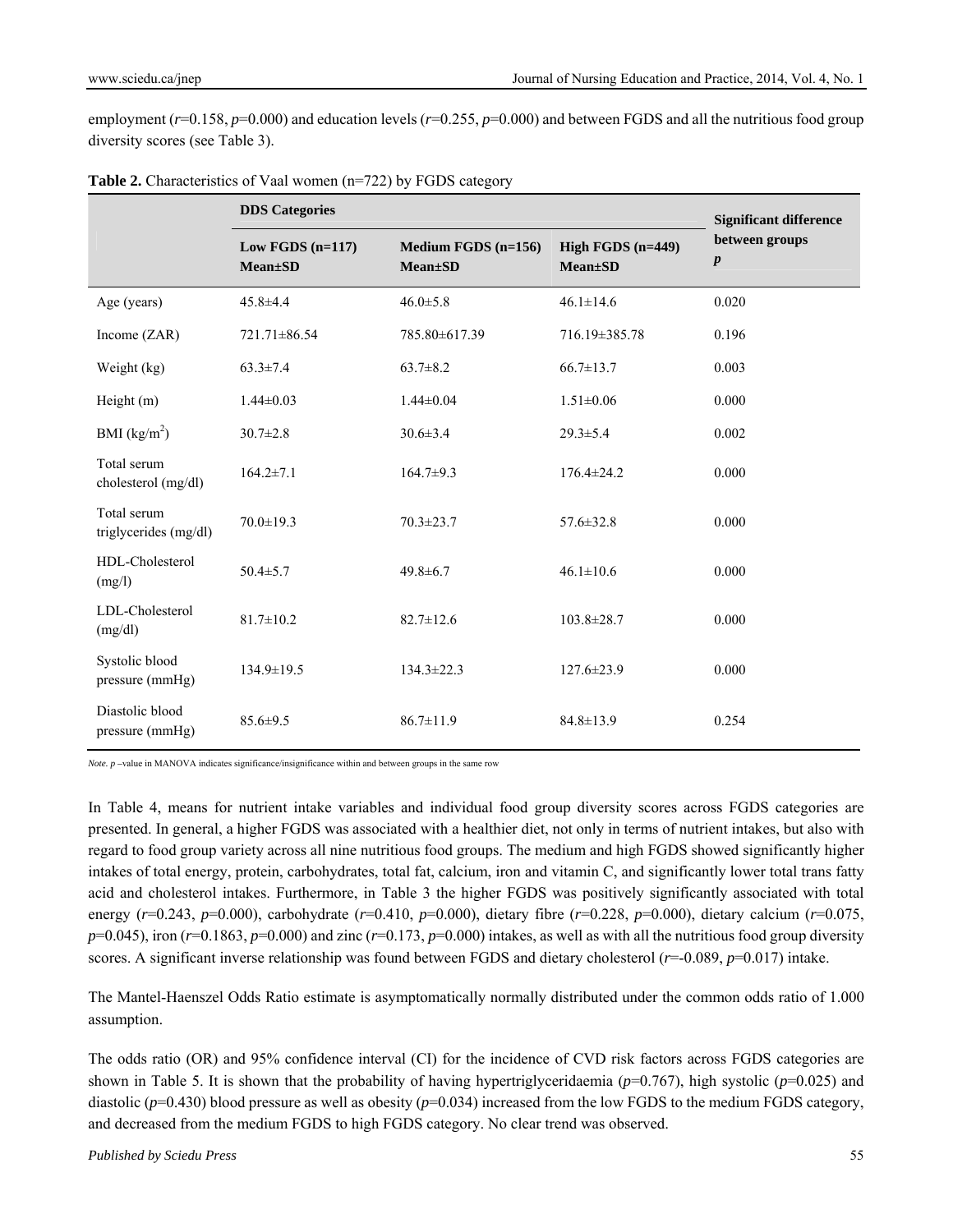**Table 3.** Correlations between FGDS and other parameters (n=722)

| <b>Parameters</b>              | <b>Correlation r</b> | Significance p |
|--------------------------------|----------------------|----------------|
| Income                         | $-0.022$             | 0.553          |
| Employment                     | 0.158                | 0.000          |
| Education                      | 0.255                | 0.000          |
| Age                            | 0.033                | 0.373          |
| <b>BMI</b>                     | $-0.106$             | 0.004          |
| Systolic blood pressure        | $-0.143$             | 0.000          |
| Diastolic blood pressure       | $-0.048$             | 0.194          |
| Total serum cholesterol        | 0.298                | 0.000          |
| HDL-Cholesterol                | $-0.213$             | 0.000          |
| LDL-Cholesterol                | 0.417                | 0.000          |
| Triglycerides                  | 0.298                | 0.000          |
| Total energy intake            | 0.243                | 0.000          |
| Total dietary fat intake       | $-0.038$             | 0.303          |
| Dietary cholesterol intake     | $-0.089$             | 0.017          |
| Total carbohydrate intake      | 0.410                | 0.000          |
| Total dietary fibre intake     | 0.228                | 0.000          |
| Dietary calcium intake         | 0.075                | 0.045          |
| Dietary iron intake            | 0.186                | 0.000          |
| Dietary zinc                   | 0.173                | 0.000          |
| Dietary vitamin A intake       | $-0.005$             | 0.884          |
| Mean adequacy ratio            | 0.051                | 0.175          |
| Food variety score (FVS)       | 0.806                | 0.000          |
| Flesh group FGDS               | 0.539                | 0.000          |
| Egg group FGDS                 |                      |                |
| Dairy group FGDS               | 0.553                | 0.000          |
| Cereal group FGDS              | 0.135                | 0.000          |
| Legumes group FGDS             | 0.745                | 0.000          |
| Vitamin A-rich food group FGDS | 0.755                | 0.000          |
| Fruit group FGDS               | 0.766                | 0.000          |
| Vegetable group FGDS           | 0.598                | 0.000          |
| Fat and oil group FGDS         | 0.652                | 0.000          |

Table 4. Dietary intakes of Vaal women (n=722) by category of dietary diversity score (DDS)

|                                   | <b>DDS</b> Categories                     | <b>Significant difference</b> |                    |                  |  |  |
|-----------------------------------|-------------------------------------------|-------------------------------|--------------------|------------------|--|--|
|                                   | Medium DDS $(n=156)$<br>Low DDS $(n=117)$ |                               | High DDS $(n=449)$ | between groups   |  |  |
|                                   | $Mean \pm SD$                             | $Mean \pm SD$                 | <b>Mean</b> ±SD    | $\boldsymbol{p}$ |  |  |
| <b>Nutrients</b>                  |                                           |                               |                    |                  |  |  |
| Total energy (kJ)                 | $3733\pm1869$                             | $4663 \pm 2272$               | 5169±2095          | 0.000            |  |  |
| Total protein $(g)$               | $34\pm 25$                                | $46\pm 29$                    | $40\pm 24$         | 0.000            |  |  |
| Total plant protein (g)           | $15\pm9$                                  | $17\pm9$                      | $21\pm9$           | 0.000            |  |  |
| Total animal protein (g)          | $19\pm 24$                                | $29 \pm 27$                   | $18 + 21$          | 0.000            |  |  |
| Carbohydrates (g)                 | $125 \pm 61$                              | $138 \pm 64$                  | $192 \pm 73$       | 0.000            |  |  |
| Total dietary fibre (g)           | $9\pm7$                                   | $9\pm 6$                      | $11\pm 6$          | 0.000            |  |  |
| Total fat $(g)$                   | $24\pm 25$                                | $37\pm33$                     | $28 \pm 26$        | 0.000            |  |  |
| Saturated fatty acids (g)         | $7.5 \pm 9.1$                             | $12.2 \pm 13.0$               | $8.2 \pm 8.7$      | 0.000            |  |  |
| Monounsaturated fatty<br>acids(g) | $8.4 \pm 10.3$                            | $14.0 \pm 14.1$               | $9.0 \pm 9.6$      | 0.000            |  |  |

(Table 4 continued on page 57)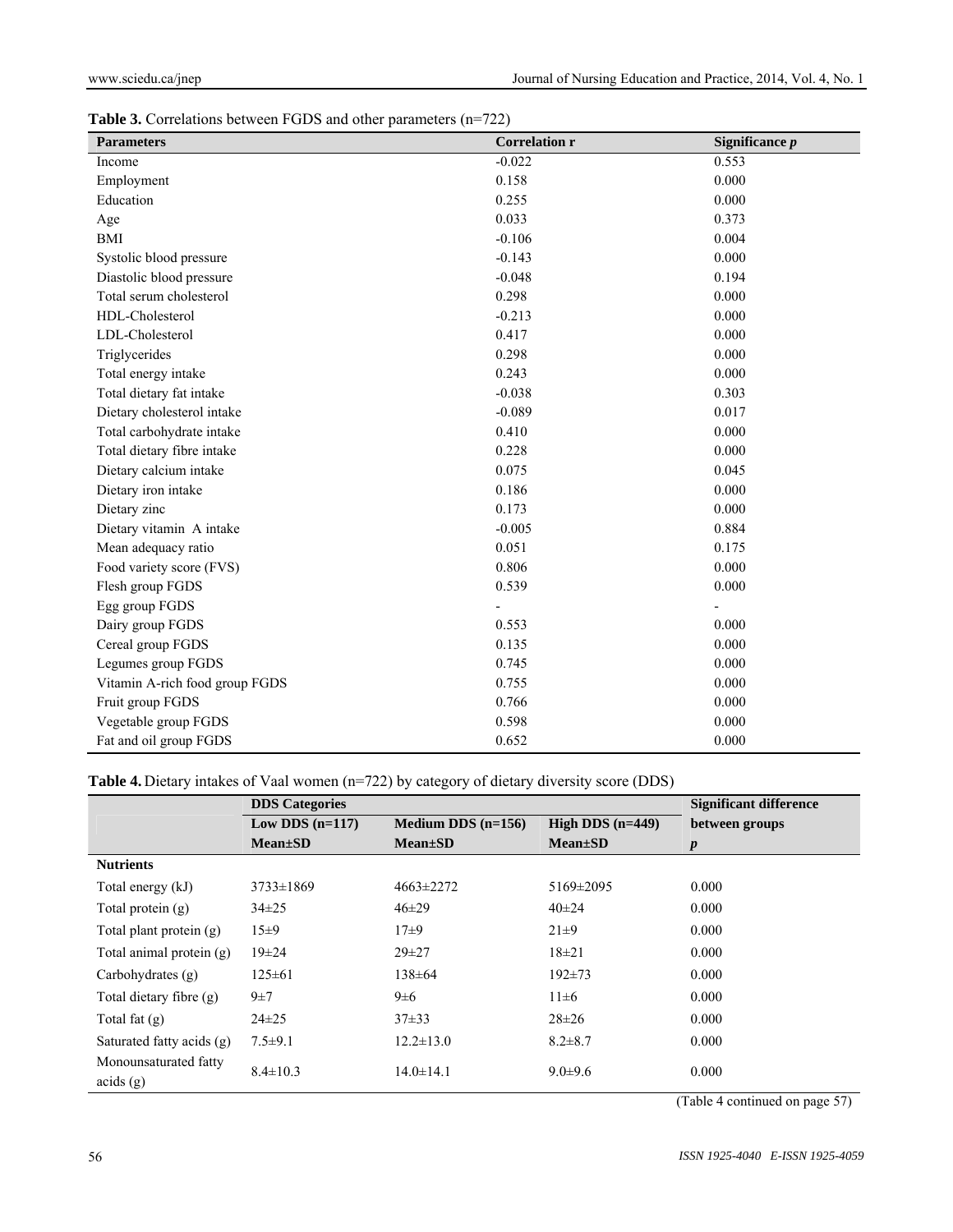|                                   | <b>DDS</b> Categories               | <b>Significant difference</b>        |                                       |                                    |  |
|-----------------------------------|-------------------------------------|--------------------------------------|---------------------------------------|------------------------------------|--|
|                                   | Low DDS $(n=117)$<br><b>Mean±SD</b> | Medium DDS (n=156)<br><b>Mean±SD</b> | High DDS $(n=449)$<br><b>Mean</b> ±SD | between groups<br>$\boldsymbol{p}$ |  |
| Polyunsaturated fatty<br>acids(g) | $5.4 \pm 5.6$                       | $7.3 \pm 5.9$                        | $7.7 + 9.7$                           | 0.031                              |  |
| Total trans fatty acids (g)       | $0.6 \pm 1.9$                       | $0.7 \pm 1.7$                        | $0.3 \pm 0.6$                         | 0.000                              |  |
| Total dietary cholesterol<br>(mg) | 133.0±220.2                         | $165.0 \pm 232.3$                    | $109.1 \pm 189.5$                     | 0.012                              |  |
| Linoleic acid (n-6)<br>C18:2      | $4.9 \pm 5.4$                       | $6.7 \pm 5.6$                        | $7.3 \pm 9.5$                         | 0.022                              |  |
| Linolenic acid $(n-3)$<br>C18:3   | $0.2 \pm 0.3$                       | $0.3 \pm 0.3$                        | $0.2 \pm 0.2$                         | 0.000                              |  |
| Calcium (mg)                      | $172.4 \pm 191.1$                   | $205.8 \pm 201.8$                    | $205.1 \pm 219.5$                     | 0.305                              |  |
| Iron $(mg)$                       | $4.3 \pm 3.8$                       | $5.1 \pm 3.3$                        | $5.9 \pm 4.5$                         | 0.000                              |  |
| Vitamin C (mg)                    | $17.5 \pm 28.8$                     | $21.2 \pm 36.0$                      | $20.5 \pm 34.1$                       | 0.638                              |  |
| Food groups (FGDS)                |                                     |                                      |                                       |                                    |  |
| Flesh food group                  | $0.5 \pm 0.6$                       | $1.3 \pm 1.2$                        | $4.7 \pm 2.3$                         | 0.000                              |  |
| Egg group                         | $1.0 \pm 0.0$                       | $1.0 + 0.0$                          | $1.0 + 0.0$                           | 1.000                              |  |
| Dairy group                       | $0.3 \pm 0.5$                       | $0.5 \pm 0.6$                        | $1.9 \pm 1.7$                         | 0.000                              |  |
| Cereal group                      | $2.0 + 1.0$                         | $2.7 \pm 1.2$                        | $7.4 \pm 3.2$                         | 0.000                              |  |
| Legume & nut group                | $0.1 \pm 0.3$                       | $0.1 \pm 0.3$                        | $1.4 \pm 1.1$                         | 0.000                              |  |
| Vitamin A-rich food<br>group      | $0.1 \pm 0.3$                       | $0.5 \pm 0.7$                        | $2.9 \pm 1.7$                         | 0.000                              |  |
| Fruit group                       | $0.1 \pm 0.2$                       | $0.1 \pm 0.3$                        | $2.5 \pm 2.9$                         | 0.000                              |  |
| Vegetable group                   | $0.6 + 0.9$                         | $1.7 \pm 1.1$                        | $4.2 \pm 2.8$                         | 0.000                              |  |
| Fat & oil group                   | $0.2 \pm 0.4$                       | $0.8 + 0.6$                          | $2.0 \pm 1.0$                         | 0.000                              |  |
| <b>Total FGDS</b>                 | $2.4 \pm 0.6$                       | $4.5 \pm 0.5$                        | $8.0 \pm 1.1$                         | 0.000                              |  |
| Total food variety score<br>(FVS) | $3.8 \pm 1.5$                       | $7.8 \pm 2.6$                        | $27.8 \pm 13.5$                       | 0.000                              |  |

#### **Table 4.** (continued)

**Table 5.** Odds ratio (95% confidence interval) of having cardiovascular risk factors by FGDS categories

| <b>Risk factor</b>                 | <b>FGDS Categories</b> | <b>Significance of the</b> |                     |                  |
|------------------------------------|------------------------|----------------------------|---------------------|------------------|
| (NCEP, 2002)                       | Low FGDS $(n=117)$     | Medium FGDS $(n=156)$      | High FGDS $(n=449)$ | trend            |
|                                    |                        |                            |                     | $\boldsymbol{p}$ |
| Hypercholesterolemia               | a                      | a                          | 8.870               | 0.052            |
| $(TC\geq 240 \text{ mg/dl})$       |                        |                            | $(0.982 - 80.088)$  |                  |
| Hypertriglyceridemia               | 1.086                  | 2.126                      | 0.831               |                  |
| $(TG\geq 200 \text{ mg/dl})$       | $(0.402 - 2.934)$      | $(1.034 - 4.374)$          | $(0.522 - 1.322)$   | 0.767            |
| Low HDL-Cholesterol                |                        |                            | 3.177               |                  |
| $(40 \text{mg/dl})$                | a                      | a                          | $(2.772 - 3.643)$   | 0.000            |
| High systolic blood pressure       | 1.417                  | 0.641                      | 2.111               | 0.025            |
| $(\geq 140$ mm Hg)                 | $(0.633 - 3.170)$      | $(0.335 - 1.225)$          | $(1.380 - 3.231)$   |                  |
| High diastolic blood               | 1.624                  | 0.410                      | 1.586               | 0.430            |
| pressure $(\geq 90 \text{ mm Hg})$ | $(0.709 - 3.719)$      | $(0.211 - 0.796)$          | $(1.050 - 2.396)$   |                  |
|                                    | 0.852                  | 2.484                      | 0.949               |                  |
| Obesity (BMI $\geq$ 30 kg/m2)      | $(0.377 - 1.924)$      | $(1.296 - 4.763)$          | $(0.627 - 1.435)$   | 0.034            |

a No statistics could be completed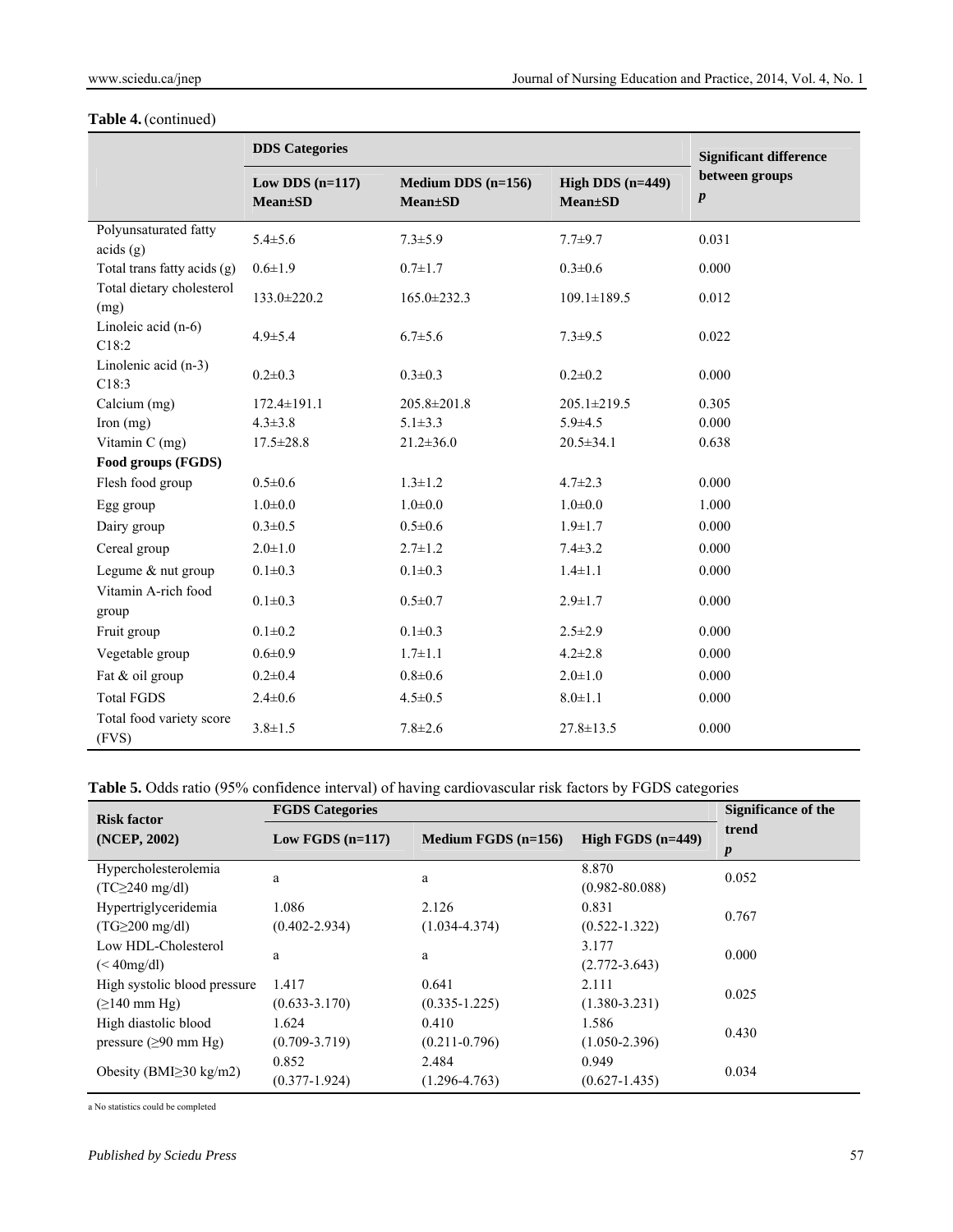However, the results in Table 6 indicate the OR for the incidence of CVD risk factors across categories for the fruit group diversity score. It is clear that the probability of being obese, having lower HDL-cholesterol and hypertriglyceridaemia decreased progressively in the higher fruit group FGDS categories. A similar trend was observed in the legume group where the probability of being obese, having lower diastolic blood pressure, lower HDL-cholesterol and hypertriglycerid-aemia decreased progressively in the higher FGDS category, but also the probability of having lower LDL-cholesterol. The flesh group showed a similar trend for diastolic blood pressure, HDL-cholesterol and triglycerides, but the probability of being obese and having hypertriglyceridaemia is increased progressively in the higher FGDS categories.

| Food    | <b>FGDS</b> | <b>Variables</b> |                    |                     |                             |       |       |                      |
|---------|-------------|------------------|--------------------|---------------------|-----------------------------|-------|-------|----------------------|
| group   | category    | <b>BMI</b>       | <b>Systolic BP</b> | <b>Diastolic BP</b> | <b>Serum</b><br>cholesterol | HDL-C | LDL-C | <b>Triglycerides</b> |
|         | Low         | 1.1              | 1.0                | 1.0                 | 1.9                         | 6.6   | 1.0   | 6.4                  |
| Fruit   | Medium      | 1.0              | 1.0                | 1.0                 | $0.0\,$                     | 3.8   | 2.6   | 1.7                  |
|         | High        | 1.0              | 1.0                | 1.0                 | 1.0                         | 1.0   | 1.0   | 1.0                  |
| Legumes | Low         | 5.2              | 0.4                | 4.9                 | 0.0                         | 3.0   | 10.4  | 3.9                  |
|         | Medium      | 1.0              | 1.0                | 1.0                 | 0.0                         | 2.2   | 9.4   | 1.7                  |
|         | High        | 1.0              | 1.0                | 1.0                 | 0.8                         | 1.3   | 1.0   | 1.1                  |
| Flesh   | Low         | 0.1              | 0.8                | 1.4                 | 0.0                         | 2.5   | 1.4   | 13.3                 |
|         | Medium      | 1.0              | 1.0                | 1.0                 | $0.0\,$                     | 2.5   | 1.6   | 10.3                 |
|         | High        | 1.0              | 1.0                | 1.0                 | 0.7                         | 1.5   | 1.0   | 1.2                  |

**Table 6.** Odds ratio (95% confidence interval) of having cardiovascular risk factors by fruit, legume and flesh group FGDS categories

## **4 Discussion**

Previous studies have found that CVD risk was reduced by  $14\%-28\%$  with increased diet quality  $^{[26]}$ . In the past, most studies focused on single foods such as fish or olive oil, or nutrients such as cholesterol and vitamin E and their effect on CVD risk. Foods and nutrients are not consumed separately, but in combination with various interactions, and it is thus recommended that the overall diet be studied through dietary patterns or dietary scores <sup>[5]</sup>. Dietary variety is a proven valid and useful indicator as a more varied diet is associated with improved health indicators  $[21]$ . This is the only study that the authors are aware of that studied the relationship between dietary diversity and CVD risk factors in SA.

Several limitations should be considered when evaluating the findings of this study. Cross-sectional survey data were used for the association of dietary diversity with CVD risk and thus no causal inferences can be made. The sample did not exclude women with cardiovascular or any other chronic disease of lifestyle and this may have confounded the results due to risk factors being interrelated. The sample is representative of women residing in the Vaal region, but findings should not be generalised to other population sub-groups. Furthermore, the dietary diversity results may have been confounded by memory loss of the elderly women as it was a retrospective questionnaire relying on memory.

Data from this study further showed low dietary variety as the mean food variety score (19.6) was low compared to a high mean individual FGDS $\pm$ SD for the total group of 6.4 $\pm$ 2.4 [<sup>24]</sup>. This shows contradictory results in that the FGDS indicated high dietary diversity and the FVS indicated low dietary diversity. This indicates that although most food groups were consumed by the women, only a few foods from each group were included. This was confirmed by the low individual FGDSs with the cereal group showing the highest mean FGDS, followed by the flesh and vegetable groups. Consuming one or two foods from each of the nine groups does not, therefore, constitute a varied intake. The food intakes of this group of black women were thus not in line with the FBDG of "eat a variety of foods". These findings were consistent with a national study conducted in South Africa where low dietary diversity (mean FGDS of 4.02) was reported for adult South Africans. Furthermore, the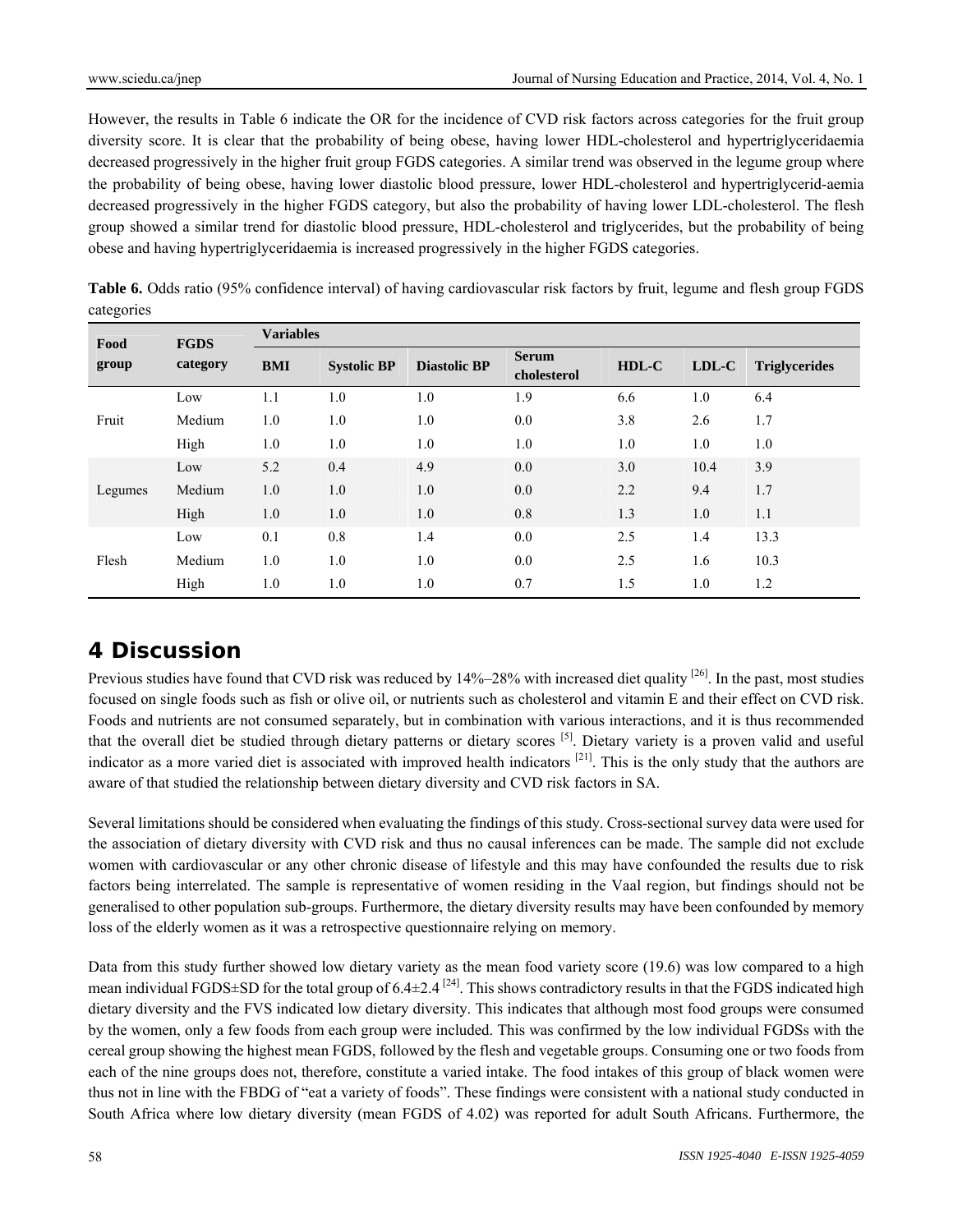national study found that the black ethnic group had the lowest mean FGDS of 3.63 and the highest percentage (50%) of people with low dietary diversity  $[31]$ .

In general, a higher DDS was associated with a healthier diet, not only in terms of nutrient intakes, but also with regard to food group variety across all nine nutritious food groups. The medium and high DDS showed significantly higher intakes of most of the macro- and micronutrients and significantly lower total trans fatty acids and cholesterol intakes. This was reflected in the positive and negative relationships of DDS and the nutrients.

The results showed that poverty, low literacy and unemployment were prevalent in this study of women. In Mexico, it was found that dietary diversity appears to be strongly related to household socio-economic parameters in men from both urban and rural populations  $[9]$ . This was also true in these elderly women where a positive relationship was found between FGDS and employment and education. The women in the low FGDS category were significantly younger and had a significantly higher BMI. This was inconsistent with the findings of Dzien and co-authors (2011) who reported a continuous increase in BMI with age in a cohort of men and women aged 20 to 80 years old in Austria. However, in both the low and medium FGDS categories obesity was mainly found compared to overweight in the high FGDS category which was inconsistent with the results of a study in Mexican men where a more diversified diet was associated with a higher rate of obesity and overweight <sup>[9]</sup>. Although the high FGDS category reflected lower BMI than the low and medium FGDS categories in these older women, overweight and obesity remain risk factors for CVD  $^{[32]}$ . Furthermore, a significant negative association was found between FGDS and BMI. Thus, a more varied diet resulted in lower rates of obesity or overweight.

Previous studies showed a relationship between FGDS and serum lipid levels in elderly people [33]. Although all the mean blood lipid levels of the elderly women in Sharpeville indicated normal levels, statistically significant differences were observed for all CVD risk factors, except diastolic blood pressure, between the FGDS categories, with no clear trend. The medium FGDS category showed the highest mean total triglyceride level, which was consistent with the higher obesity rate, whereas the low FGDS category was associated with the lowest total serum cholesterol, LDL-cholesterol and highest HDL-cholesterol levels. These findings were inconsistent with the results of a Danish study in 61301 adult respondents where an inverse relationship between diet quality and serum cholesterol levels were found <sup>[6]</sup>. This observation in this study of older women in Sharpeville may have been due to other confounding factors and/or underlying mechanisms influencing the results and not evaluated in this study. More recently an inverse relationship was found between overall dietary score and/or FGDS and blood pressure, high LDL-cholesterol levels  $[5, 34]$ , hypercholesterolaemia, diabetes  $[5]$ , and triglycerides  $[34]$ , all known CVD risk factors in adults. The findings of this study of elderly women was consistent with these study findings in adults where FGDS was positively significantly associated with total serum cholesterol, LDL-cholesterol and triglyceride levels, despite the high FGDS category reflecting the opposite trend for mean levels. The high FGDS category showed the lowest systolic and diastolic blood pressure levels which was reflected in the inverse relationship existed between FGDS and systolic blood pressure and HDL-cholesterol levels.

A higher FGDS has been associated with lower risk of having hypercholesterolaemia, hypertension and diabetes in 581 Iranian men and women [5]. No clear trend for risk could be observed in this study of elderly women, however. It was clear that FGDS may be associated with lower CVD risk, but not for all risk factors. These findings were supported by another study where it was found that the healthy eating index, another diet quality measure, was weakly associated with lowered risk of CVD in French men, but not in women <sup>[35]</sup>. The fruit group diversity score was associated with a lower risk of being obese, having lower HDL-cholesterol and hypertriglyceridaemia compared to the legume food diversity score being associated with a lower risk for all of these plus having a lower diastolic blood pressure and lower LDL-cholesterol in these elderly women. The variety score of individual food groups are thus related to specific CVD risk factors.

## **5 Conclusions**

In general, a higher DD was associated with a healthier diet, not only in terms of nutrient intakes, but also with regard to food group variety across all nine nutritious food groups. Although relationships between dietary diversity and CVD risk factors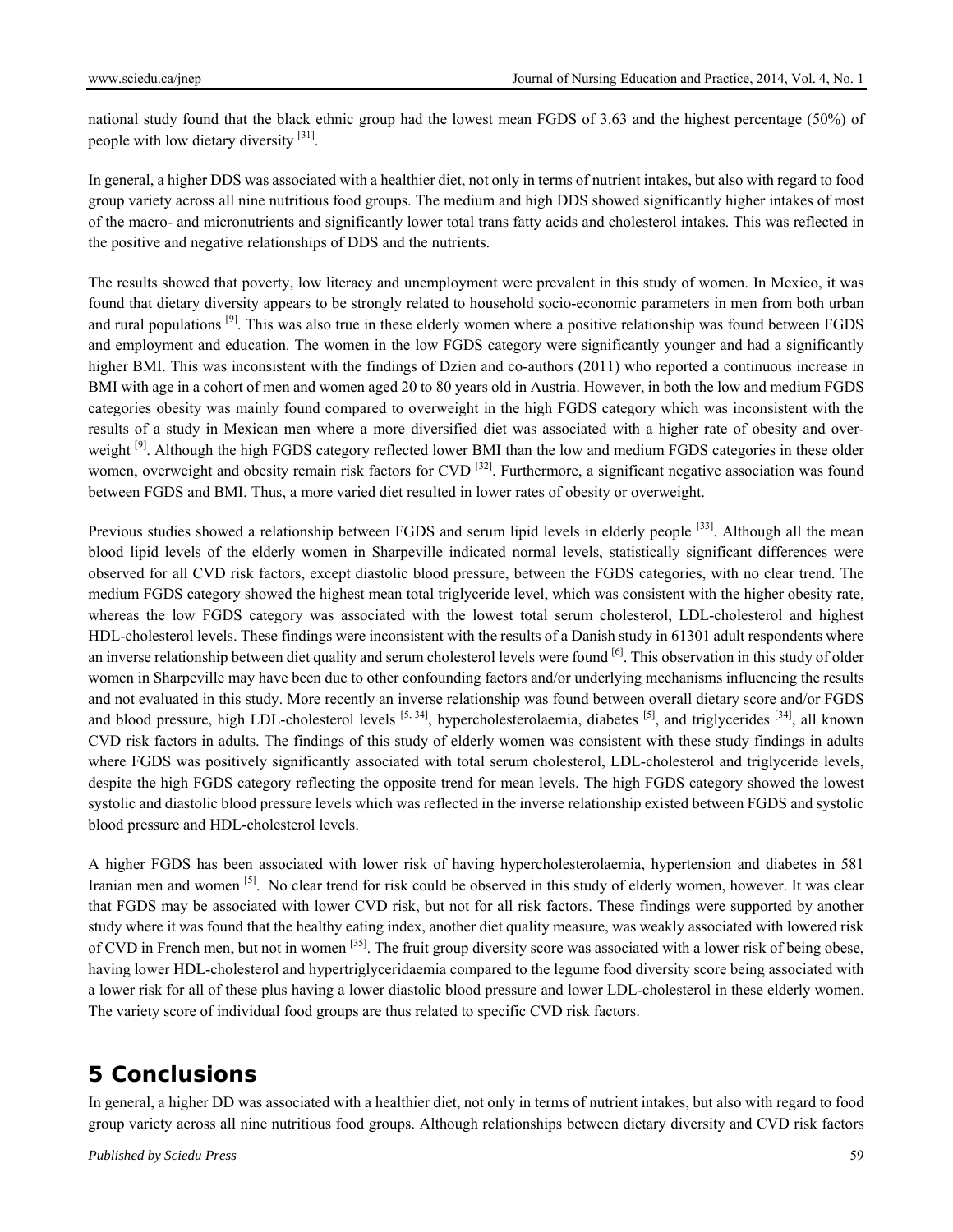were observed, the discrepant findings have also been observed in other studies  $[34]$ . Owing to the paucity of data regarding dietary diversity in South Africa, longitudinal studies are needed to further explore the effect of dietary diversity on risk, not only for CVD, but also other chronic lifestyle diseases (CDL), including all confounding factors that may have an effect. It is recommended that a unified measuring tool and protocol be used to evaluate dietary diversity so that comparisons are made easier.

### **Competing interests**

No competing financial or other conflict of interest exists.

## **Author's contributions**

Both authors were involved in the study execution (study design, data collection, analyses and interpretation) as well as writing the manuscript. WOT was responsible for ethics approval and funding applications.

## **Acknowledgements and funding**

We hereby acknowledge the National Research Foundation (NRF), the South Africa Netherlands Research Programme for Alternatives in Development (SANPAD) for funding this project, as well as the participants. We also acknowledge the fieldworkers for their assistance.

## **References**

- [1] Labadarios, D., Dhansay, A., & Hendricks, M. 2008. The nutrition situation in South Africa: demographic, socioeconomic and health indicators. In N.P. Steyn, & N. Temple (Eds.), Community nutrition textbook for South Africa: a rights-based approach (pp. 101-160). Tygerberg, Chronic Diseases of Lifestyle Unit, SA Medical Research Council.
- [2] Hermstad, A. K., Swan, D. W., Kegler, M. C., Barnette, J. K., & Glanz, K. Individual and environmental correlates of dietary fat intake in rural communities: a structural equation model analysis. Social Sciences of Medicine. 2010; 71: 93-101. PMid:20462682 http://dx.doi.org/10.1016/j.socscimed.2010.03.028
- [3] Steyn, N., Blaauw, R., Lombard, M., & Wolmarans, P. Nutritional management of chronic non-communicable diseases. In N.P. Steyn, & N. Temple (Eds.), Community nutrition textbook for South Africa: a rights-based approach. Tygerberg, Chronic Diseases of Lifestyle Unit, SA Medical Research Council. 2008: 695-750.
- [4] Vinueza, R., Boissonnet, C. P., Acevedo, M., Uriza, F., Benitez, F. J., Silva, H., et al. Dyslipidemia in seven Latin American cities: CARMELA study. Preventative Medicine. 2010; 50: 106-111. PMid:20034514 http://dx.doi.org/10.1016/j.ypmed.2009.12.011
- [5] Azadbakht, L., Mirmiran, P., Esmailzadeh, A., & Azizi, F. Dietary diversity score and cardiovascular risk factors in Tehranian adults. Public Health Nutrition. 2006; 9(6): 728-736. PMid:16925878 http://dx.doi.org/10.1079/PHN2005887
- [6] Toft, U., Kristoffersen, L. H., Lau, C., Borch-Johnsen, K., & Jørgensen, T. The dietquality score: valildation and association with cardiovascular risk factors: the Inter99 study. Euopean Journal of Clinical Nutrition. 2007; 61: 270-278. PMid:16929244 http://dx.doi.org/10.1038/sj.ejcn.1602503
- [7] Behr, A., & Ntsie, P. Nutrition promotion strategies. In N.P. Steyn, & N. Temple (Eds.), Community nutrition textbook for South Africa: a rights-based approach. 2008: 315-348. Tygerberg, Chronic Diseases of Lifestyle Unit, SA Medical Research Council.
- [8] Clausen, T., Charlton, K. E., Gobotswang, K. S. M., & Holmboe-Ottesen, G. Predictors of food variety and dietary diversity among older persons in Botswana. Nutrition. 2005; 21: 86-95. PMid:15661482 http://dx.doi.org/10.1016/j.nut.2004.09.012
- [9] Ponce, X., Ramirez, E., & Delisle, H. A more diversified diet among Mexican men may also be more atherogenic. Journal of Nutrition. 2006; 136: 2921-2927. PMid:17056823
- [10] Quatromoni, P. A., Copenhafer, D. L., Demissie, S., D' Agostino, R. B., O'Horo, C. E., Nam, B. H., Millen, B.E. The internal validity of a dietary pattern analysis.The Framingham Nutrition Studies. Journal of Epidemiology and Community Health. 2002; 56: 381-388. PMid:11964437 http://dx.doi.org/10.1136/jech.56.5.381
- [11] McIlrath, L., & Slabbert, T. Sedibeng economic regeneration summit. Vanderbijlpark: Emfuleni Municipality. 2003. PMid:12556328
- [12] Oldewage-Theron, W. H., &Slabbert, T. S. Depth of poverty in an informal settlement in the Vaal region, South Africa. Health SA Gesondheid. 2010; 15(1): 6 pages. Art #456. Available from: http://www.hsag.co.za/index.php/HSAG/index. http://dx.doi.org/10.4102/hsag.v15i1.456